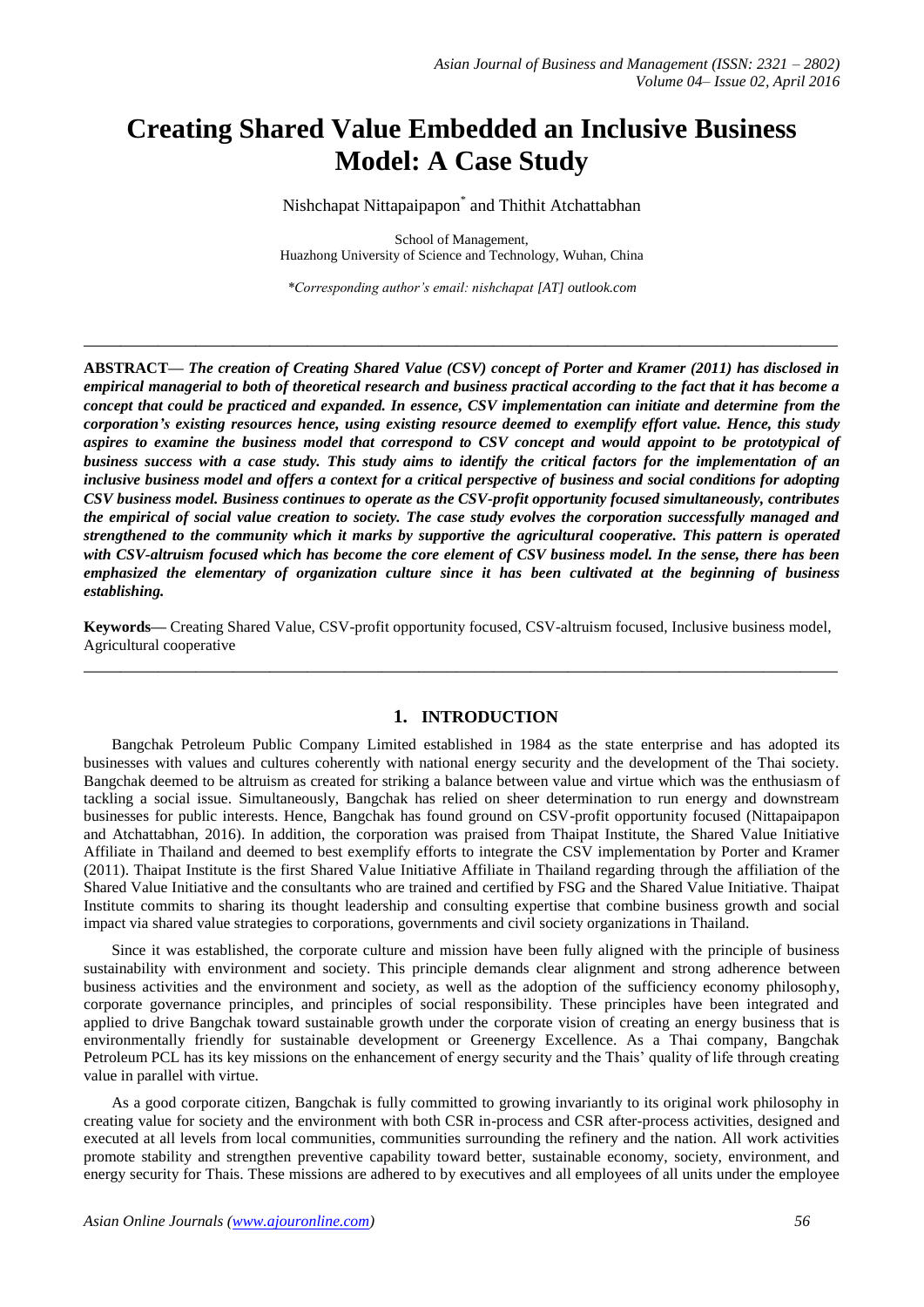culture of "to be virtuous, knowledgeable, and contributive to society". As these aforementioned, this study intends to classify the critical factors for the implementation of an inclusive business model of Bangchak and propose the thriving perspective of business and social conditions for adopting with CSV business model.

## **2. LITERATURE REVIEW**

## *2.1 Social and Inclusive Business*

As corporations are expected to generate social value as well as business advantage, the civil society, and the corporate sector are moving closer to each other. As said by Brugmann and Prahalad (2007, p. 5), "their interactions have created new links between business innovation and social development". The interaction between governments, civil society, international organizations and the corporate sector provides a base for partnerships, collaborations, and alliances. However, the understanding of these new business models and the role of stakeholders and partnerships are still evolving. There are some research areas associated with new business models and the role of cross-sector collaboration that calls for research efforts (Cronin et al., 2011; Michelini and Fiorentino, 2012; Reficco and Marquez, 2012).

The rapid growing markets are the ones in developing countries (Michelini and Fiorentino, 2012; Prahalad and Hart, 2002). With this in mind, Prahalad and Hart (2002) present the "base of the pyramid" markets (BOP), as the ultimate base for business, meaning that corporations with a will to invest in developing countries can find business opportunities and competitive advantages in meeting the needs of a growing market. However, this is not a question of bringing Western systems into developing countries. It is rather about innovation and fundamental changes of strategy to create business models that are economically sustainable and in line with the needs of local communities (Prahalad and Hart, 2002). The objective is to move beyond philanthropy and focus on common prosperity, also known as "shared value" (Porter and Kramer, 2011). Through innovations and entrepreneurship, new business models that are implemented in poor communities can reduce poverty and improve community empowerment (Brugmann and Prahalad, 2007).

A result of saturation in established markets, many multinational corporations has turned to emerging markets in the developing world (London and Hart, 2004). Initially, the strategy was to make products for people in the wealthier parts of the world. However, recently the attitudes towards the BOP markets have changed. Corporations have realized that markets at the base of the pyramid are the fast growing markets which, if managed properly, can provide the corporations with unique business opportunities. However, the profit-focused business strategies and economic patterns might not be suitable for these new environments. Thus, there are both major opportunities and major challenges associated with the development of these new business models, and moreover certain implications associated with the process. Furthermore, Michelini and Fiorentino (2012) stress that as developing countries suffer from many social problems, the strategy has to generate business as well as social value, hence shared values. At the core of the shared value business models lies the objective of combining social and business advantage (Porter and Kramer, 2011). The goal of shared value is attained when the value is generated both for society and shareholders. The subsequent section presents some of the different theories associated with building business models of shared value at the bottom of the pyramid.

Meanwhile, the social business model implies that a company adapts products in its current business portfolio to a low-income market. Thus, the value proposition is to offer a product with features and prices that serve the needs of the low-income sector. The inclusive business models, on the other hand, involve lower-income communities as for example suppliers or distributors (Michelini and Fiorentino, 2012; WBCSD and SNV, 2008). Accordingly in the inclusive business model, it is not the product that is changed, it is rather an internal process where the core-business is transformed to generate long-term value for the company and the community. The two kinds of business models also differ in how profit is managed (Michelini and Fiorentino, 2012). In the social business model, the dividends are often reinvested in the business model while the inclusive business model is managed as a traditional for-profit company. There are also some similarities between the two models. For example, the social and the inclusive business are similar regarding partner networks, in both areas partnerships with non-profit organizations and local/international organizations are frequently occurring (Michelini and Fiorentino, 2012).

Regarding the benefits and risks for both business and community, they can appear from inclusive and social business models. For the company, the benefits come from enhanced brand equity and reputation as well as a competitive advantage from finding new markets and building local relationships. There are also certain kinds of benefits that can only be obtained from the inclusive business model, as they are related to local productivity. Those benefits are a reduction of production costs, access to local distribution networks and quality materials. For the community, the benefits of the social business model are related to the local quality of life as it can provide new products and increase entrepreneurship. Moreover, there are also risks associated with the business models, both for the company and for the community. Regarding the risks for the company, emerging markets in general require high start up and transaction costs due to matters like the political situation and difficulties managing the supply chain effectively. Hence there is a risk that the company will not reach economic sustainability. In addition there is a risk that if anything goes wrong, there can be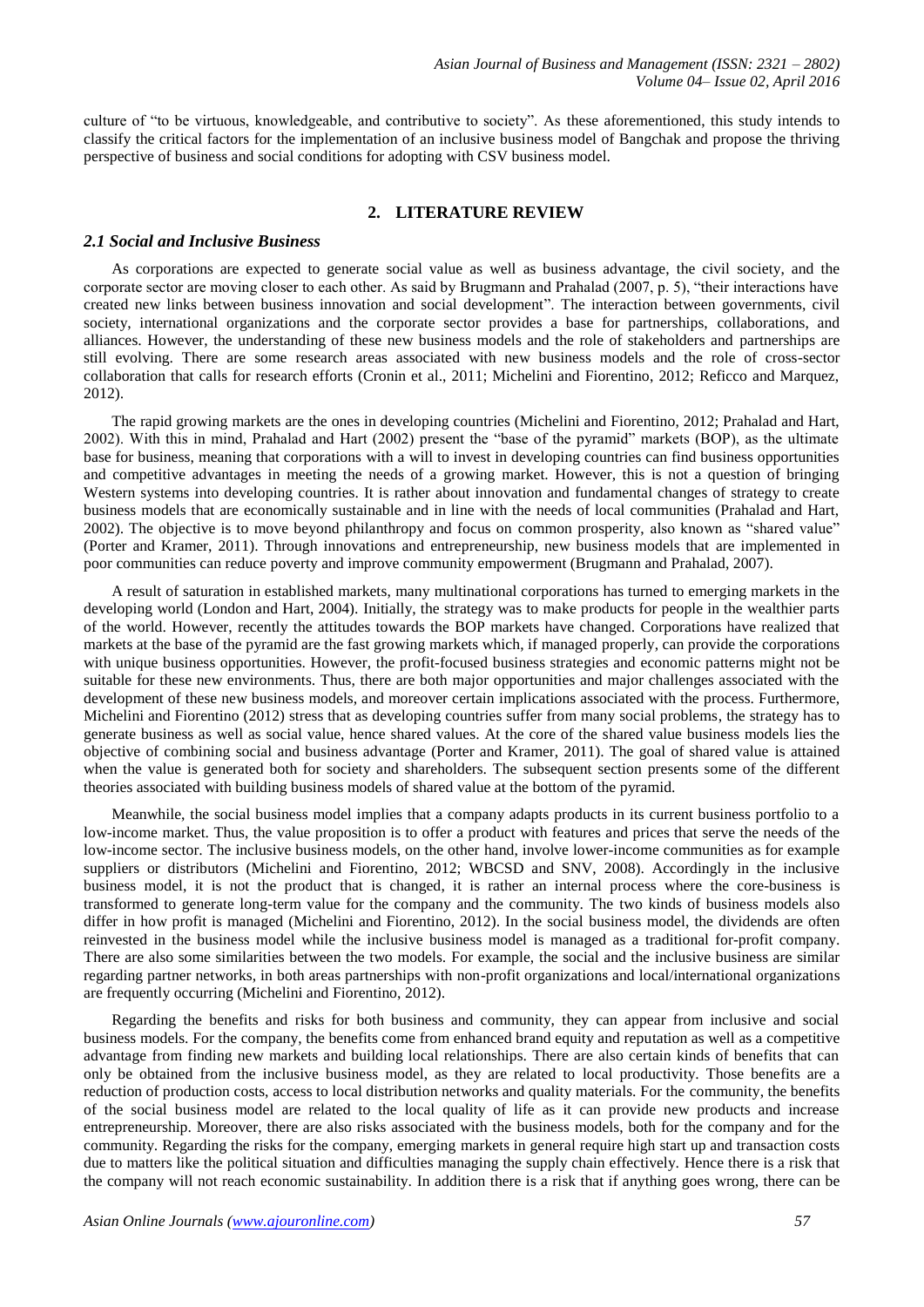negative consequences for the company reputation. The biggest risk of the social business model is that it might lead to a privatization of goods that preferably supposed to be public. Regarding the inclusive business model, the risks for the community includes the development of an oligopolistic market and hence that suppliers might lose autonomy.

Michelini and Fiorentino (2012) highlights that there are different ways of creating shared value. Either it can be done through the offering of a new product that is adapted to local needs (Social business model) or it can be achieved by the development of a local supply chain (Inclusive business model). The two models offer different value propositions, have different profit patterns and include different risks and benefits. However, the author stresses that the models are similar in the use of partner networks and local knowledge. The alternative models offer a conceptual instrument for analyzing the development of new business models in developing markets.

## *2.2 Measuring Shared Value*

Business models aimed at creating shared value in developing markets imply high startup costs. Consequently, the profits from the social and inclusive business may take some time. However, WBCSD (World Business Council of Social Development) and Netherlands Development Organization (SNV) (WBCSD and SNV, 2008) stress the complex profit path of these kinds of the business model as they also generate indirect company benefits and external social benefits. The indirect company benefits are exemplified by brand positioning, customer loyalty, and employee motivation. The external social benefits are the benefits that are captured by the community benefits such as jobs, knowledge, environmental responsibility and health. Hence, in order to evaluate the profitability of an inclusive or social business, and include the indirect and the external benefits of it, a long-term perspective is needed. However, in many cases, a long-term perspective is not what investors have time for and are interested in. In order to make the new kinds of business models attractive for investors, it is necessary to specify how to measure and assess profit.

As stated by Porter et al. (2012), companies engaging in the creation of shared value cannot know the extent to which they are creating shared value if they do not measure their progress on social objectives and, importantly, the degree to which social performance improves economic value for the business. Even though more and more companies develop business strategies with both social and economic benefits, a tool for how to measure the link between social benefits and business success, and vice versa, is still missing. Furthermore, investors remain skeptical about the direct connection between social issues and economic value (Porter et al., 2012). Companies publish financial, social and environmental reports, but they are often measured separately, without considering the value or the cost to the business. There is still no effective way of communicating and making shared value tangible for the investor community.

Subsequently, Porter et al. (2012) propose a new approach to measuring shared value where the focus lies in the intersection between business and social value creation. Companies can still measure their compliance with social laws, report to stakeholders about environmental and social governance (ESG) and demonstrate positive social impact. However, the reports and measures have to be complemented with a measurement that captures further value creation. For example, if a company successfully improves the market and the job situation in a community, the question should be how to draw further benefits from the situation, by the instance of applying the same program to other communities and thereby increased value for the company. It is simply a matter of measuring the opportunities of shared value and unlocking new value. According to Porter et al. (2012), the pathway to measuring shared value includes various challenges to tackle and several steps to take. The initial activity is to integrate the measurement of shared value into the shared value strategy. Hence, the company must identify what social results to address and what outcomes to measure. It is also essential that the company identifies and understands what links between social needs and business improvement that creates value. Moreover, in order to ensure future value creation and efficiency, it is vital that social and business results are measured relative to costs. Lastly, it is crucial that shared value measures be distinguished from other reports, and also that the company adopts at the pragmatic approach to the process of measurement.

## **3. METHODOLOGY**

This study has been conducted as a descriptive single-case study with the case of Bangchak Petroleum Public Company Limited"s implementation of creating shared value (CSV). The case study is suitable when multiple sources of evidence are needed to understand the phenomenon (Yin, 2009). According to Eisenhardt (1989), the data collection can be conducted in various ways ranging from interviews to observation, questionnaires and archives. As the intention of this study is to describe how a business model has been implemented it can be regarded as a descriptive case study. The descriptive approach allows the researchers to describe and illustrate the business model works in a specific context. Subsequently, the interview is conducted for this descriptive case study.

Regarding the case was chosen in this study emphasized to the corporation who granted the Stock Exchange of Thailand Awards or SET Awards in 2014 which researchers have opted for the essential criteria including SET Award of Honor. Bangchak Petroleum Public Company Limited is aligned with the criteria as granted the SET Award of Honor in a field of granting the Corporate Governance Report Awards and Best Corporate Social Responsibility Awards since 2008 - 2014. Bangchak Petroleum Public Company Limited has adopted its businesses with values and cultures coherently with national energy security and the development of the Thai society. Bangchak deemed to be altruism as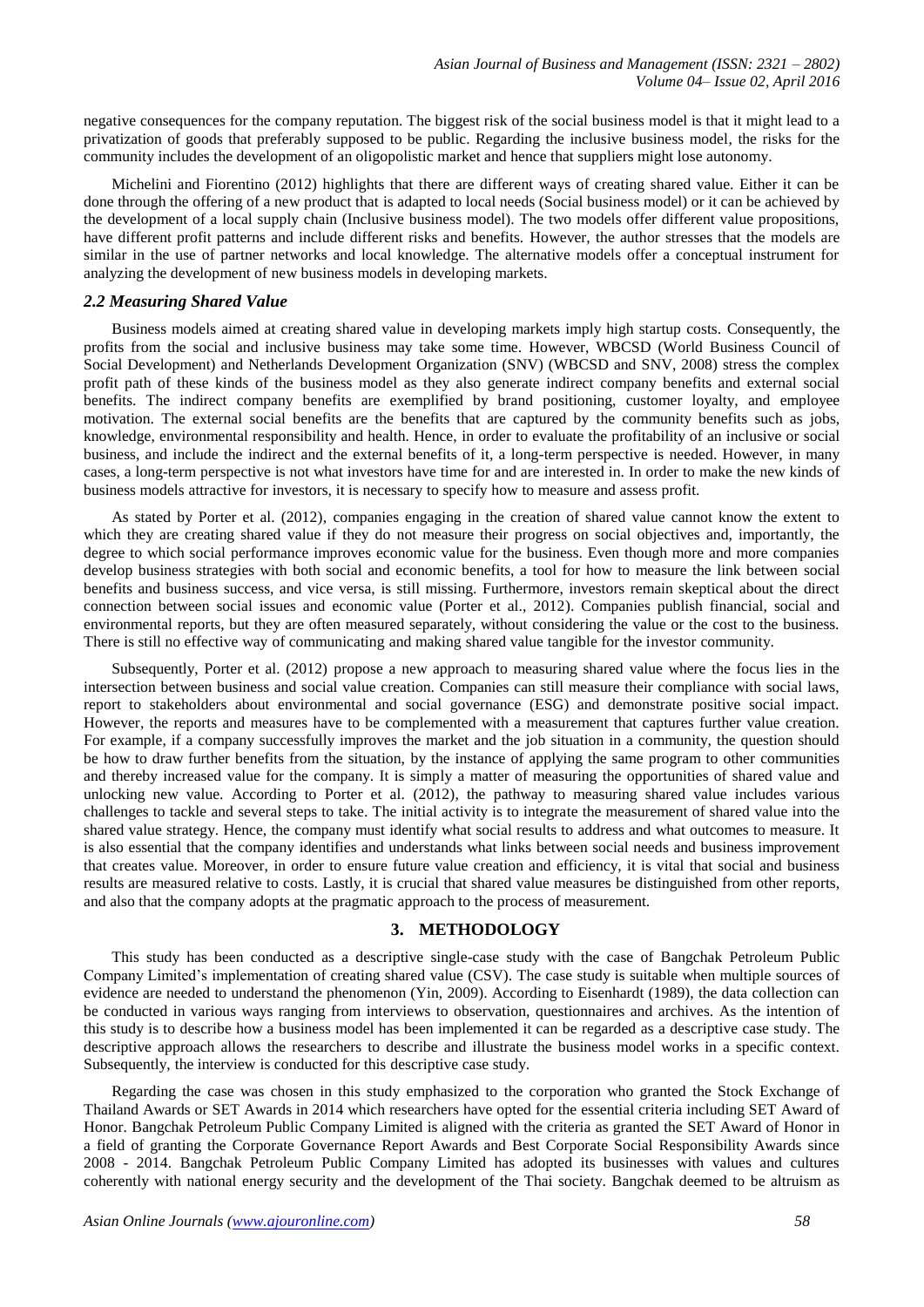created for striking a balance between value and virtue which was the enthusiasm of tackling a social issue. Simultaneously, Bangchak has relied on sheer determination to run energy and downstream businesses for public interests. In addition, the corporation was praised from Thaipat Institute, the Shared Value Initiative Affiliate in Thailand and deemed to best exemplify efforts to integrate the CSV implementation by Porter and Kramer (2011). Likewise, Bangchak still evolves which makes it possible to study the implementation of a business model as a contemporary phenomenon. Therefore, the case studies implicate that the experiences and data from the empirical study can be transferred from the empirical context to a theoretical context.

## **4. DATA ANALYSIS AND FINDING**

#### *4.1 Community Service Station - Bangchak CSV Business Model*

According to the corporate culture of sustainable business development in harmony with environment and society, Bangchak and its employees are committed to work to the best of their abilities with responsibility towards the environment and society. Bangchak had an intensive role in community participation and social development, by various initiatives and actions through communities to form a learning process and develop community"s self-reliance capability.

Since the first day, the refined petroleum products were sold to PTT Public Company Limited (PTT) and the fact that PTT owned more than one refinery translated to various suppliers of refined petroleum products which, in turn, affected the stability of Bangchak and that is the point which expanded into service station business. The first service station was co-operative service station. It was initiated by the company core culture of contributive to society, as such; on a monthly basis, Bangchak"s employees donated for "Lunch for children" campaign.

The different between the community service station and the standard service station would narrate that the community service station is operated by the local agricultural community people, and members are those who live in the community. In essence, "Cooperative Service Station" is one of the pride initiatives. Bangchak partnered with the Sri Prachan Agriculture Cooperative in Suphanburi Province to establish the first agricultural cooperative service station in 1990, which was expanded to support agricultural entity in the community to become owners of Bangchak gas stations, shops, transportation truck, and fixing activities. This helped them to learn organizationally and business management skills with joint community ownership an effort in strengthening community economies, engendering self-sufficiency and a good quality of life society, including for community's self-dependence.

Regarding over 25 years with community service stations, a good example of CSV or also interpret as CSR inprocess that has been a long-standing part of Bangchak, community service stations are operated by agricultural cooperatives to upgrade farmers" business competitiveness, spreading the benefit to more than 1 million households in an association that thrives even in economic crises. Toward working as a family, both parties have long supported each other. In 2014, there are 626 community service stations, which spread income and brought better living conditions to cooperative members in short, the benefits are both economic and social by strengthening communities" self-reliance. Then the company set up a Co-op Business Development Division to look after and develop such service stations for sustainable growth. Moreover, Bangchak has highlighted this CSV business model in the approach as follow.

1) Initiated a "Green Partnership Award", under which service stations" good deeds are promoted through the "Green Society" concept. A case in point is a service station contest for carrying out CSV/CSR projects with a focus on CSR in-process under the sufficiency economy philosophy and the ISO 26000 CSR International for consumer stewardship, environmental stewardship, community and social stewardship, and employee stewardship. The key goals are to serve customers, look after the environment, society, and communities near Bangchak service stations, as well as employees and business partners in one way or another. It is equally important, however, that no donation of cash or items takes place.

2) Staged sales promotional campaigns by picking community goods to distribute income, launch new markets, and create jobs for local areas to strengthen community economies. Three items were promoted and sending THB 16 million back to communities such as fruit from the three southernmost provinces; organic tea products and organic rice made by farmers which created jobs and income for the communities that had survived a recent strong earthquake; organic brown rice from a project on Buddhist Farmers School, as community enterprise.

3) Membership card as "The Bangchak card" for connecting people and community service stations project was launched for customers of community service stations and such stations to stage sales promotional campaigns or customer relationship activities suiting each local area. This way, sales volumes will be raised, strengthening community service stations while supporting community economies. Currently, cardholders number over 191,000.

This is why the company has driven participation among target groups in all communities and society through the extension of its social projects. The noticeable thing regarding Bangchak"s way of doing its CSV and its way of thinking is what they called, "CSR in-process". It is the way of operating the business together with supporting and making its community to be economically healthier. Consequently, as the attribution of Bangchak, the community service stations was the emphasis on advocate and provide the opportunities to the agricultural sector via operated to upgrade farmers' business competitiveness, strengthen community economic growth. Bangchak is appointed to best exemplify of the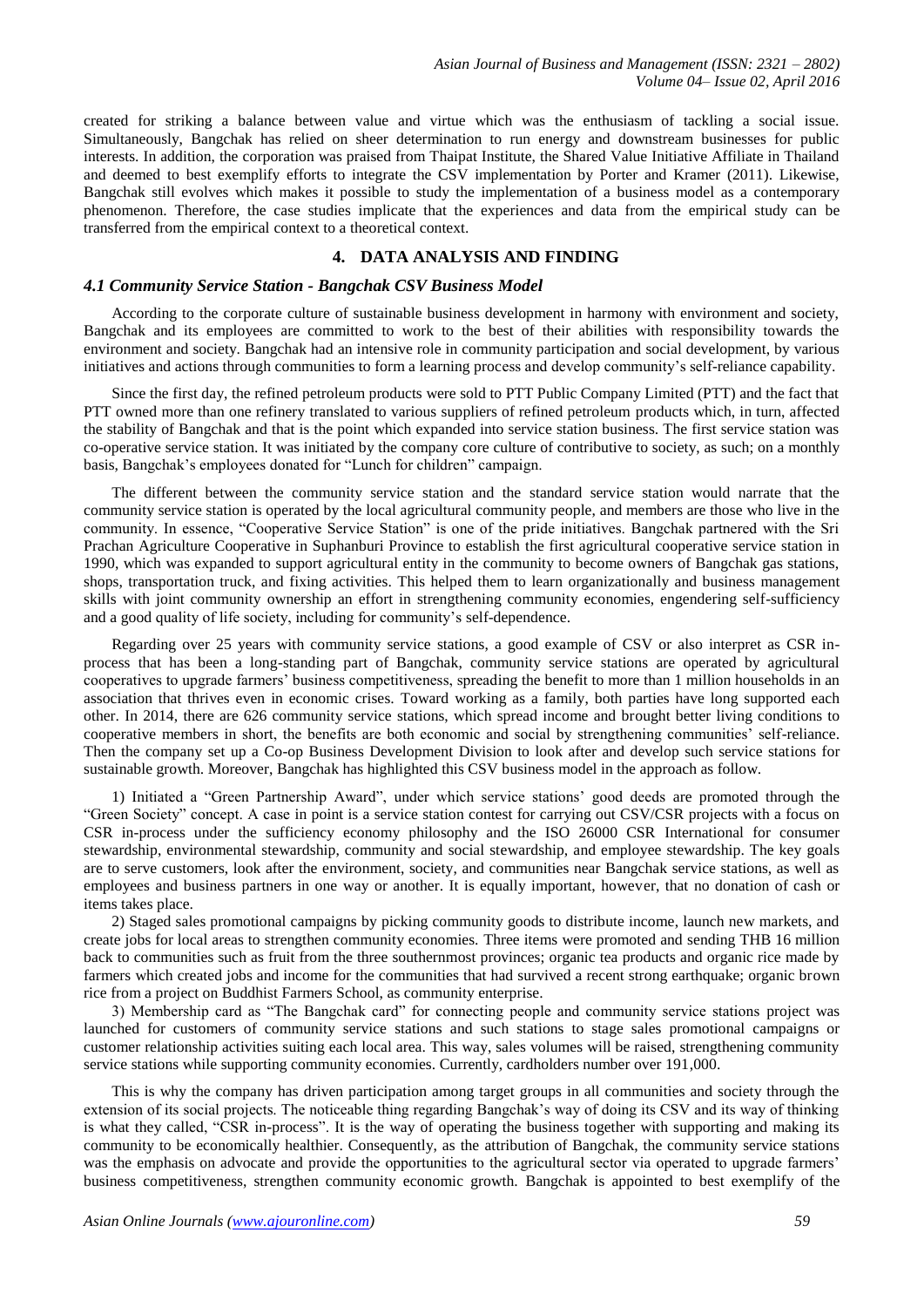cluster along with CSV by Porter and Kramer. Cluster is not merely stakeholders in the business but include the scope of the business community and irrelevant state organizations as partners in which seek to link and mutually beneficial with business.

As the aforementioned, the community is getting stronger as the company. Even though the time had passed almost thirty years since its beginning, the corporate culture of which it held accountable for its community and responsible for its role toward society are still strong and continue to getting stronger action from generation to generation. It emphasized that the company's actions and community activities are not based on donation, and it is not a onetime duty, it is a continuous process. Moreover, in order to create a more sustainable future and ensured the support of the community, Bangchak had included the CSV/CSR in-process to its company KPIs. In this way, Bangchak"s employees are entitled and encouraged to the process of creating a better future for the country.

In the future, the company, in cooperation with the Ministry of Agriculture and Cooperatives, the Ministry of Energy and the Bank for Agriculture and Agricultural Cooperatives, will initiate a conversion of abandoned orange farms to palm plantations for orange farmers. The palm produce will be their new source of income and promote the use of alternative energy, which has been the Company initiative for more than a decade as in gasohol and biodiesel promotion. In all, this business model benefits the environment and provides higher income to support social development in agricultural communities.

## *4.2 Bangchak Partnered Agricultural Cooperative - The Beginning CSV Business Model*

According to the first service station was a cooperative service station. It was initiated by the core company culture of contributive to society, as such; philanthropic activities. Then the activities were leveraged to shared value creation. Hence, Bangchak partnered with the Sri Prachan Agriculture Cooperative in Suphanburi Province to establish the first agricultural cooperative service station in 1990 in which was expanded to support agricultural entity in the community to become owners of Bangchak gas stations, shops, transportation truck, and sewing activities. This helped them to learn organizational and business management skills with joint community ownership an effort in strengthening community economies, engendering self-sufficiency and a good quality of life society, including for community"s self-dependence.

All these efforts have catapulted Bangchak into a good example of CSV implementation that has been a longstanding part of Bangchak; community service stations are operated by agricultural cooperatives to upgrade farmers" business competitiveness, spreading the benefit with both parties have long supported each other. Regarding the company set up a Co-op Business Development Division to look after and develop such service stations for sustainable growth. It extended and approached for sustainable business development in harmony with environment and society to stakeholders, with high regard for their needs and expectations.

As cooperative service stations, these stations originated from the idea of fuel barter with rice, a sharing and barter of necessities for life, by the Si Prachan Agricultural Cooperative of Si Prachan city, Suphanburi province. The Company first donated the rice to student lunch programs at schools located around the refinery, whereas cooperatives sold bartered fuels to their members. This trust between communities and the company has since developed the barter trade into modern trade formatted by service stations belonging to cooperatives and community service stations. In 2014, 626 community service stations were owned by community members, with others serving as station members. Such is a unique business with a concept and culture of mutual support, which encourage Thais to form business networks. Besides generating income from fuel sales, community members derive year-end bonuses for their families, thus not only benefiting economically but also forging community strength and self-reliance. This seem to be seen a total sales turnover by such service stations of over 62 million liters a month, or about 28 percentage of the company"s nationwide sales turnover.

In addition, the development of environmentally friendly products have met customers" needs, with regarding Bangchak is committed to inventing and developing high-quality products that raise efficiency and are cost-effective. In place are the constant development of product quality, service station improvement, supplementary business addition, and service improvement. Consequently, it had also an intensive role in community participation and social development. Within the "purchase of used vegetable oil for biodiesel production" project, the general public was invited to participate in preserving the environment and people"s health by selling used vegetable oil for biodiesel production. After the launch of this project at Bangchak service stations, the company has expanded the purchasing units to cover 25 service stations, including a community service station at the Sri Prachan Agricultural Cooperative, and has received cooperation from various organizations. Owing to the expansion of E85 gasohol service station network Containing 85 percentage of alcohol, E85 gasohol is a green fuel due to its composition of a renewable component and ability to absorb carbon dioxide. As a result, it is desired by environment-conscious consumers, for besides its environmental benefit, it gives farmers higher income with higher plant demand. Interestingly, there is a booming market for new E85-compatible cars, prompting Bangchak to grow those stations selling the E85 from 102 to 200 stations nowadays, driving its market share to 53.2 percentage of the market.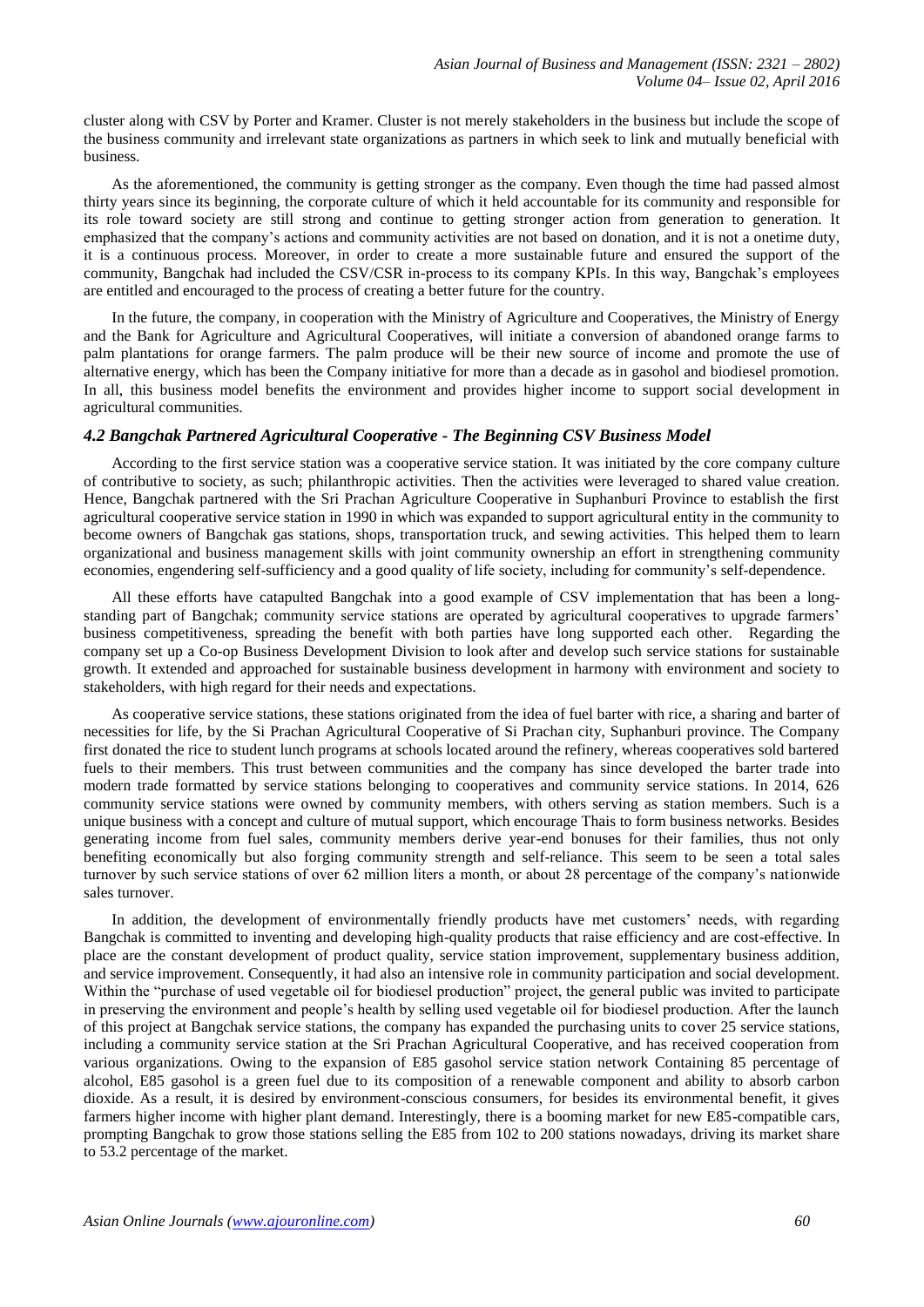However, the "Green Business" concept between the cooperative and Bangchak enables community cooperative businesses to proceed continuously. Bangchak has provided excellent support in sponsoring service station rebranding to cater to current consumers" needs, resulting in higher sales. Business culture of "developing a sustainable business, while safeguarding the environment and society" and an employee culture of "being virtuous, knowledgeable, and contributive to society' under an overarching corporate vision of "Greenergy Excellence" (Bangchack Petroleum PLC., 2013). Constantly the company keeps innovating itself-energy production processes, alternative energy, corporate energysaving, and green energy commodities.

## **5. CONCLUSION**

#### *5.1 Summary of the Study*

This study has analyzed Bangchak's business model based on the theoretical of creating shared value (CSV) by Porter and Kramer (2011). In the sense of empirical study, Porter and Kramer (2011) have figured out three distinct ways to create shared value that manifested by reconceiving products and markets, redefining productivity in the value chain and building supportive industry clusters at the company"s locations and relevant activities.

Inherently, Bangchak is aware and recognizes business operations in the fact that lack of social and environmental activities are unsustainable. Hence, the company is determined to do business in such a way that not only can it sustain continuous growth, but also simultaneously contribute positive impacts on society and the environment. These two ways are explained how Bangchak developed CSV into its business model along Porter and Kramer (2011), as the company characteristics are essential for data analysis.

Bangchak aims to become the friendly business models to socially and environmentally, and a low-carbon company to minimize impacts from its refining business as a result of its continuous efforts on clean energy business development, be it a 118-MW PPA solar power plant, palm oil biodiesel plants, tapioca-based ethanol production plants, diesel production from weeds, energy efficiency improvement or the use of clean fuels in the refinery. Moreover, Bangchak developed lubricating oil for fuel-saving cars with low pollutants like eco cars, hybrid cars, and new models for high efficiency of lubrication, engine protection, and for fuel economy. Other qualities include improved cleansing power, breaking-up of soot and sediment, heat resistance, engine life prolonging, and reduce the carbon dioxide emission, which the results have been expected to be the green quality.

Recognizing the significance of alternative energy, which benefits national energy security and lowers trade imbalances resulting from fuel imports, the Company promoted alternative energy by blending ethanol with gasoline and biodiesel with diesel to obtain 91-octane and 95-octane gasohol together with E20 and E85, in addition to Hi-Diesel. Moreover, to ensure continued support to this effort, the Company set up Bangchak Biofuel Co., Ltd., to centralize biodiesel production. As the 360,000 liters per day plant, worth over THB 1,000 million, is located next to Bang Pa-in depot in Ayutthaya province and runs primarily on crude palm oil. To lower risks from the uncertain supply of crude palm oil, the Company initiated a project to turn deserted orange groves into palm oil plantations. At present, it has rented 1,920,000 square meters of land in Nakhon Nayok province as an experiment site for the concept. It acquired common shares in Ubon Bio-Ethanol Co., Ltd. (UBE), located in Ubon Ratchathani province. UBE has exported ethanol to China in accordance with the production capacity to 400,000 liters per day. Another purpose of this move is to enhance the security of ethanol supply to accommodate the company"s expansion plan for E20 and E85 gasohol sales. Toward company"s commitment to be leadership in alternative/renewable energy, Bangchak held on to the market leadership for E85 gasohol and No. 2 for E20 gasohol.

Owing to Porter and Kramer"s second approach to shared value strategies follow this tradition and consist of a holistic evaluation of value chain productivity regarding energy use, logistics, resource use, procurement, distribution, location and employee productivity (Porter and Kramer, 2011). Meanwhile, the approach to shared value strategies is creating clusters for local development which enhances the innovation, competitiveness and knowledge exchange. Regarding partners, vendors and suppliers as critical players in the company"s success, Bangchak puts in place a policy supporting procurement of domestic goods and services, promotion of green merchandise, and development of their sustainability together with Bangchak. Thus, Bangchak has been successfully operating with the cooperation of retail stations and agricultural cooperatives and it would remark that Bangchak enhances gathering its supply chain and clusters with "Green Partners". Bangchak supports and purchases agricultural products of communities for using as its sales promotional giveaways to grow these product markets while giving these products access to consumers. Bangchak joined the Ministry of Agriculture and Cooperatives, Ministry of Energy, and Bank for Agriculture and Agricultural Cooperatives in developing a new business of turning deserted orange groves into an oil palm plantation to generate income for farmers in line with the public sector's alternative/renewable energy promotion plan. Subsequently, Rangsit district areas will be utilized for water absorption to counter land subsidence and floods that may ravage Bangkok Metropolis.

Besides managing businesses to boost value in a secure, continued manner, Bangchak relies on a policy to create Green Society by performing a model of Green Process (preserve the environment at every stage of production), Green Product (sell alternative/renewable energy that is environment-friendly), and Green Office (green hiring and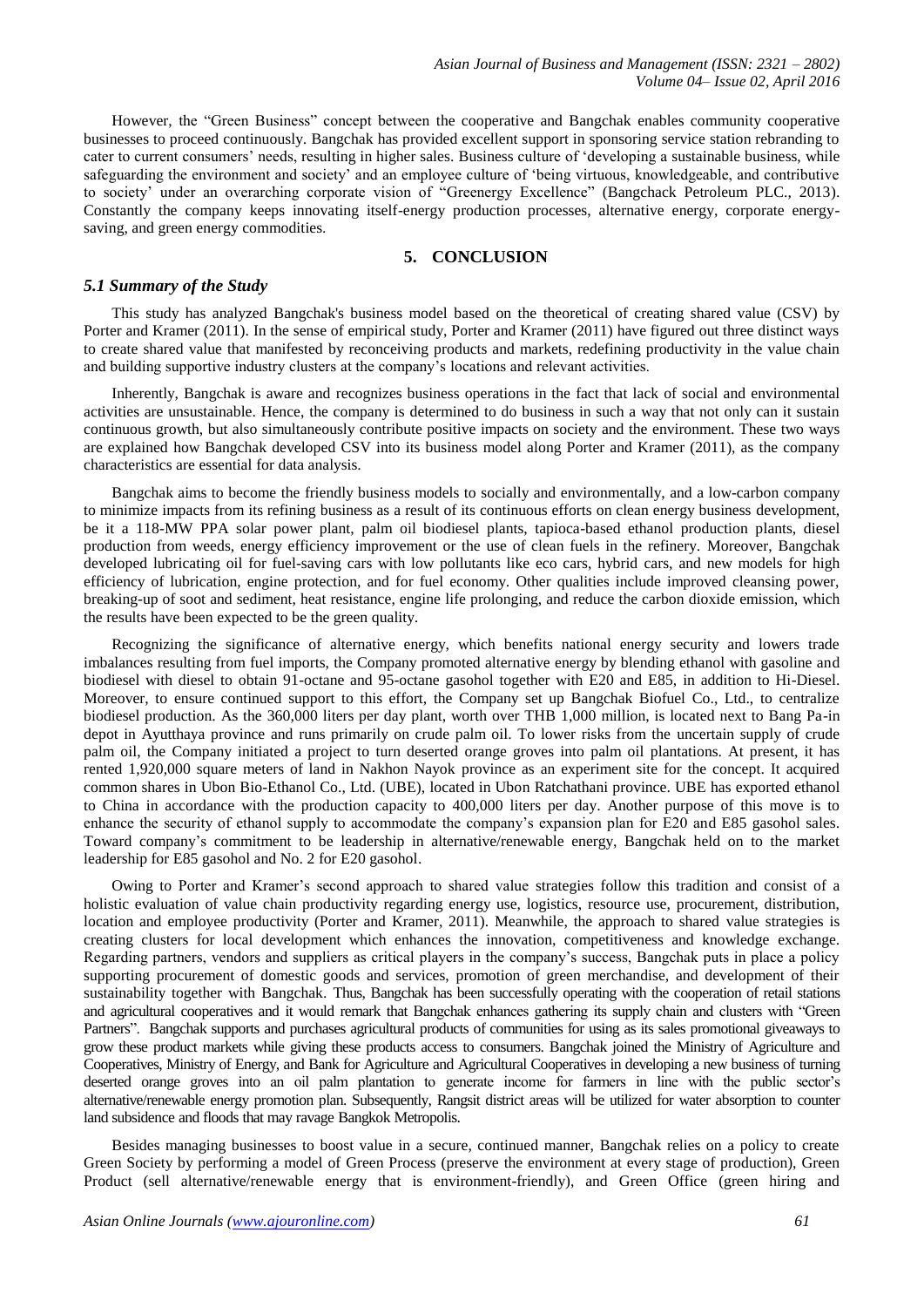procurement, application of energy-saving corporate resources). At the same time, the company must expand its Green Society network to its affiliates, business partners, and stakeholders, which include society and communities around its refinery, and service stations. Finally, the company"s goal is to continually foster innovation of the Green Society network.

## *5.2 CSV Embedded Inclusive Business Model*

Regarding the business model of Bankchak, it strives to strike a balance between business value and social and environmental value. Toward Bankchak set up the first community service station with Sri Prachan Agricultural Cooperative, it seems to be a good exemplify of CSR in-process that intertwined to CSV concept of Porter and Kramer (2011). There has been a long-standing part of Bangchak; community service stations are operated by agricultural cooperatives to upgrade farmers" business competitiveness, spreading the benefit to the community. Over the decades, Bangchak continues to operate as the CSV-profit opportunity focused simultaneously, contributes the society to be perceived the empathy to environmental of business throughout product development, the operational process including the empirical of social value creation (Nittapaipapon and Atchattabhan, 2016). Meanwhile, the agricultural cooperative has found on CSV-altruism focused strategy that the business model has considered without profit and explicitly defines interested for social value creation (Nittapaipapon and Atchattabhan, 2016). Afterward, Bangchak partnered with hundreds of agricultural cooperatives. Consequently, the continuous operation of the corporation has been successfully managed and strengthened the community, as well as brought greater livelihood of the agricultural cooperative members. This business model has resulted in the entrepreneurial spirit of Bangchak that adopted its business model to create value and virtue aligned with CSV by Porter and Kramer which create economic and social value. Inherently, Bangchak has initially started doing since the exact concept was unborn. Hence, this is seemingly significant prototypical of the convergence between CSV-profit opportunity focused and CSV-altruism focused strategy (Nittapaipapon and Atchattabhan, 2016).

The sharing of knowledge among those in similar profession, Bangchak business model has fulfilled and reciprocally corresponded with the community. Moreover, the company has set up a Co-op Business Development Division for the stewardship and the development for the service stations to be sustainable growth. Most of the agricultural cooperatives enhanced to expand various activities and businesses in order to achieve the economic and social interest of the members. These seem to be the successful effect of the spread income, filled up and enabled the knowledge management by Bangchak thoughts on company culture and value.

A long-term perspective characterizes business model that is built on shared value. In addition, the importance of gradual development, building trust and a stable business environment makes the process from start-up phase to fullscale business longer than in traditional business models. Regarding Bangchak"s contribution to improving Thais" lives, Bangchak"s policy is to foster a Green Society through establishing an organizational model, ranging from Green Process to Green Products, and onto a Green Network that encompasses all stakeholders. A policy for sustainable business development in tandem with environmental and social development has been defined for Bangchak and its subsidiaries to continually implement as part of the creating shared value strategy. This policy underscores sustainable business conduct with due regard for society and the environment.

Owing to the business description, the company has conducted business with fairly marketing in tandem with environmental stewardship and social services all along, including its cooperation with agricultural cooperatives for supporting efforts to strengthen community economies. As the operating results, Bangchak operates more than 1,000 service stations under the trademark. This retail network consisted of 444 standard service stations and 626 community service stations (as of December 2014).

Considering to the Figure 1, it illustrated a market trend of Bangchak in business expansion planning. It can be seen that the standard service stations have decreased whereas there are increasingly and further emphasized to community service stations. In accordance with the company has appointed the Co-op Business Development Division for stewardship and to develop such service stations for sustainable growth. In an attempt to spell out more clearly what Bangchak"s business model had to society is to participate in the development of communities and society. It has been reinforced the strength of Bangchak and pinpointed a new and different way to motivate employees to deliver superior client service from Bangchak"s mission. As a good corporate citizen, Bangchak is fully committed to the sustainable growing its original of work philosophy in creating value for society and the environment with creating shared value (CSV) implementation. All work activities promote stability and strengthen the preventive capability toward better, sustainable economy, society, environment, and energy security for Thais. These missions have driven the executives and all employees of all units under the employee culture of "to be virtuous, knowledgeable, and contributive to society".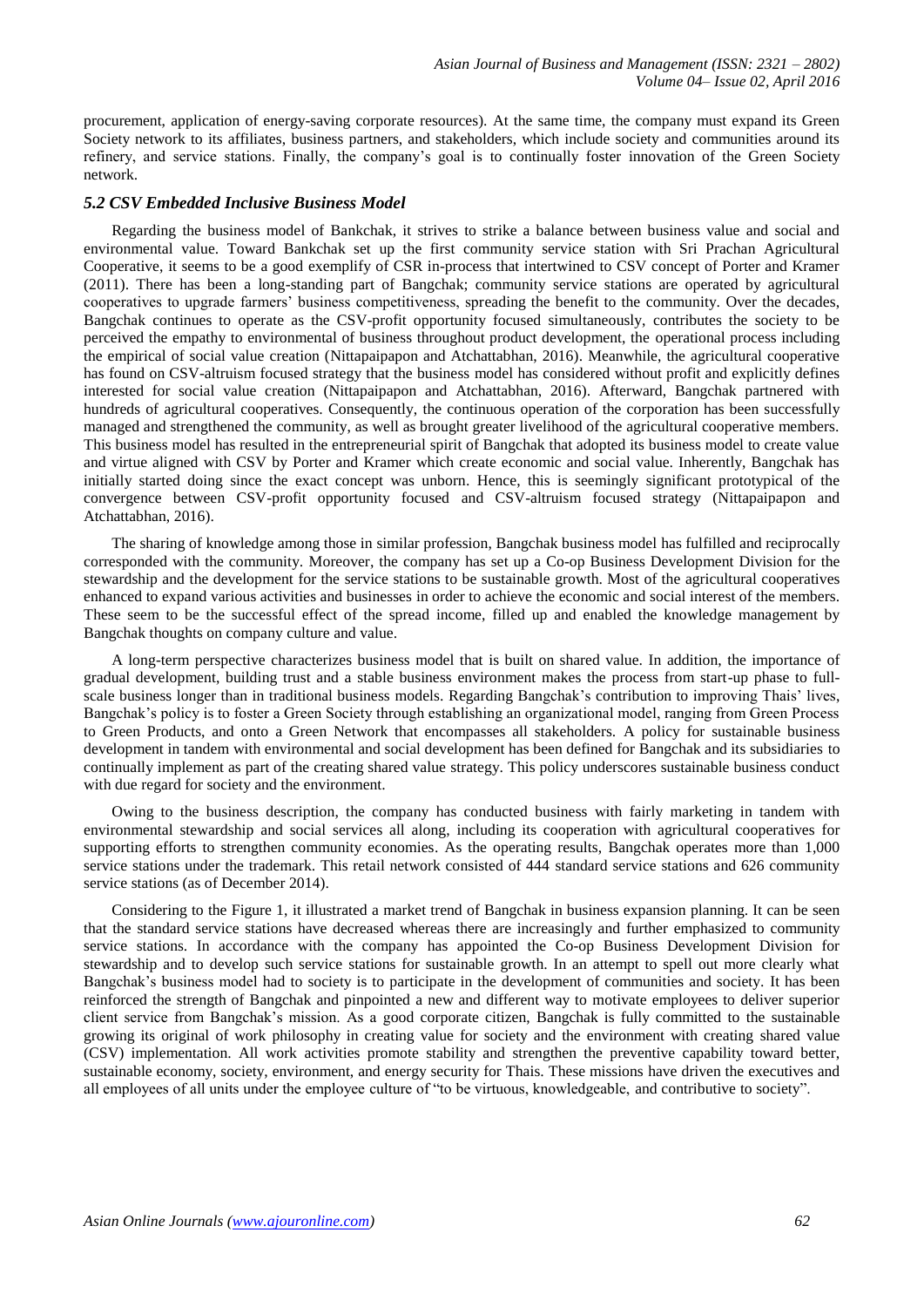

**Figure 1:** Bangchak service station in 2006-2014

(Ministry of Energy, Department of Energy Business, 2015; Bangchak Annual Report, 2006-2014)

## *5.3 Managerial and Practical Implication*

As a descriptive case study of a single business model this study shows that there are certain features that characterize the development of shared value creation based business models. Moreover, this study expands the literature on opportunities and challenges associated with CSV in the petroleum industry, and the topic of conducting business at the base of the social stewardship. This study identified the critical factors for the implementation of CSV and offers a context for a critical perspective of business and social conditions for adopting CSV business model. These seemed to be the dynamic of community development as a business based on the explicit purpose; it operates the CSV-profit opportunity focused simultaneously it emphasizes to environmental of business throughout product development, the operational process including the empirical of social value creation. Business able to contribute the value while continue to operate based on its strengthen. Regarding the case study of Bangchak Petroleum PLC demonstrates a good exemplify that the business operation of CSV-profit opportunity focused evidently fulfills, and reciprocal reinforces CSV-altruism focused of the agricultural cooperative. Hence, other business who desires to initial remodeling or adjust for creating social value, this case study may be the prototypical for adopting the CSV strategy into the core element of their business model.

## *5.4 Limitation and Future Research*

As aforementioned, the understanding of these features is crucial for an increased understanding of creating shared value (CSV) and sustainable business models. However, as the results are based on a single case the ability to generalize the findings is limited. Therefore, a suggestion for future research is to study the critical factors of new business models in other corporations and industries. Considering to the collaboration between Bangchak Petroleum PLC and the Agricultural Cooperative, there has been the limitation within their potential and size of the cooperative which probably affected to sales volume. In general, this model can utilize and adopt into the core element of the other petroleum businesses even studies to another business model. It would probably demonstrate adjusting and recognize CSV implementation to the other aspects. Thus, it remarks that the improved performance and optimized data analysis will enable better decisions and provide a competitive edge.

In addition, the empirical part of this study was conducted on the organizational both of business sector and public sector including various local stakeholders; participatory observations; they entail the unique interviews in parallel with accessing to archival records. Therefore, the data can be considered credible. However, there is a risk that the authors might have developed an enhanced sympathy for; and positively reaction to the activities performed by the interviewees.